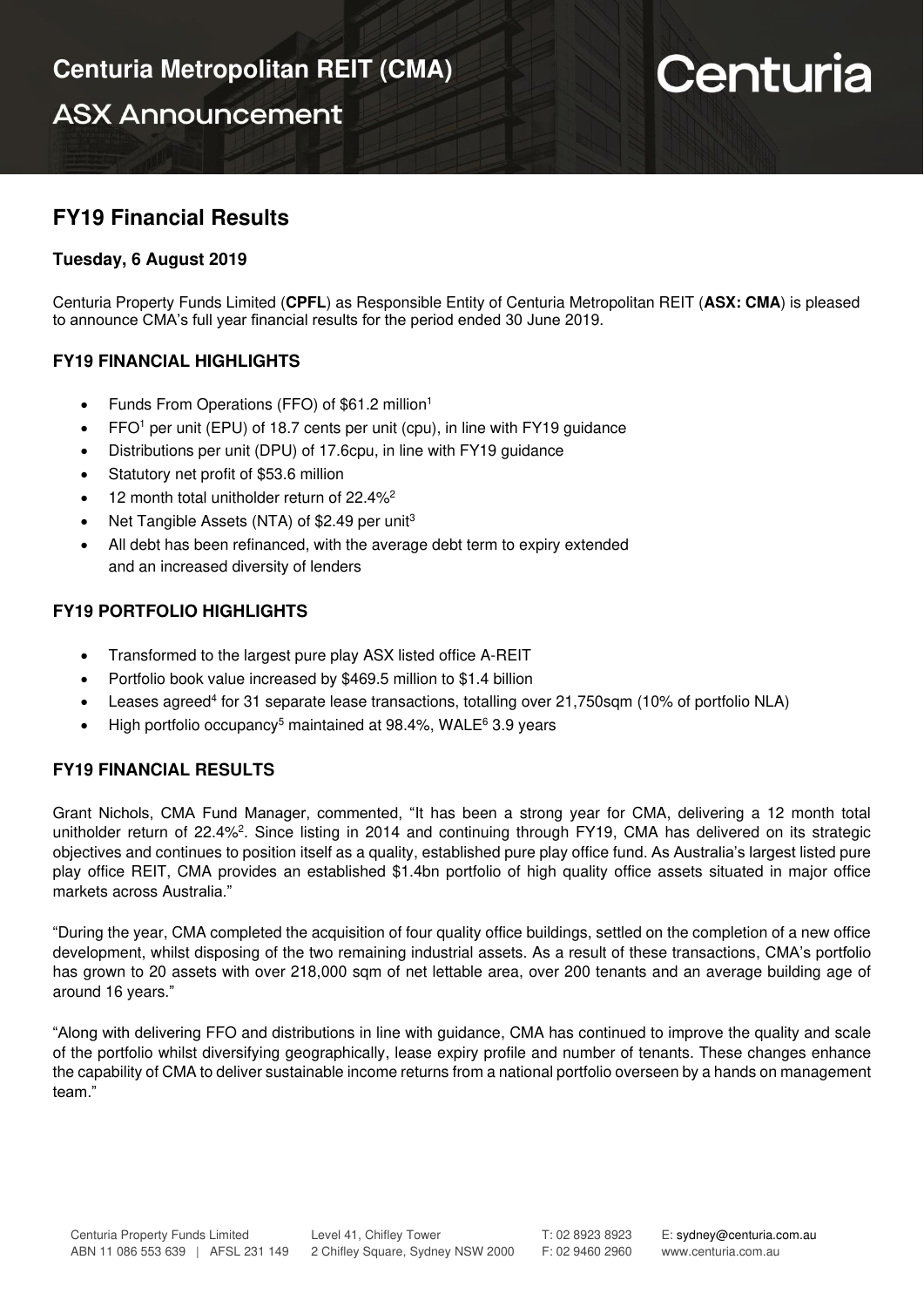## **Centuria Metropolitan REIT (CMA)**

# Centuria

# **ASX Announcement**

| <b>Earnings</b>                             |     | <b>FY19</b> | <b>FY18</b> |
|---------------------------------------------|-----|-------------|-------------|
| Statutory profit / (loss)                   | \$m | 53.6        | 85.1        |
| Funds from Operations <sup>1</sup>          | \$m | 61.2        | 44.1        |
| Funds from Operations per unit <sup>1</sup> | cpu | 18.7        | 19.4        |
| Distribution per unit                       | cpu | 17.6        | 18.1        |
| Return on equity <sup>7</sup>               | %   | 7.3         | 14.9        |

| <b>Balance sheet</b>      |     | <b>FY19</b> | <b>FY18</b> |
|---------------------------|-----|-------------|-------------|
| <b>Total Assets</b>       | \$m | .429.4      | 902.8       |
| NTA per unit <sup>3</sup> |     | 2.49        | 2.49        |
| Gearing <sup>8</sup>      | %   | 34.2        | 28.3        |

Statutory net profit for FY19 was \$53.6m, with Funds from Operations<sup>1</sup> of \$61.2 million or 18.7cpu, and distributions of 17.6cpu. Both FFO and distributions were in line with guidance provided. Like for like portfolio revaluations of \$45.2 million contributed to NTA $3$  of \$2.49 per unit. The increase in portfolio valuation was partially offset by a loss of the fair value of derivative financial instruments due to the declining bank bill swap rate, which impacted the FY19 return on equity of  $7.5\%$ <sup>7</sup>.

CMA refinanced its entire debt book during 2H19, increasing the weighted average debt maturity to 4.0 years whilst maintaining a competitive all in debt cost of approximately 3.2%<sup>9</sup>. CMA has also further diversified its number of lenders from two to four, with all four major Australian banks now lenders. Since 1H19, CMA has also reduced gearing 110bps to 34.2%<sup>8</sup>. This improved debt profile positions CMA with a solid capital base and provides flexibility to explore future portfolio repositioning opportunities.

## **PROPERTY PORTFOLIO**

| <b>Portfolio Snapshot</b>               |              | <b>FY19</b> | <b>FY1810</b> |
|-----------------------------------------|--------------|-------------|---------------|
| Number of assets                        |              | 20          | 19            |
| Book value                              | \$m          | 1,400       | 930.5         |
| <b>WACR</b>                             | %            | 6.22        | 6.68          |
| Occupancy by area                       | %            | 98.4        | 98.9          |
| WALE by gross income                    | years        | 3.9         | 4.0           |
| Leases agreed by area                   | sam          | 21,758      | 17,970        |
| Average NABERS energy rating (by value) | <b>Stars</b> | 4.5         | 5.5           |
| Average building age (by value)         | vears        | 15.9        | 18.4          |

CMA completed 31 lease transactions, with leases agreed<sup>4</sup> for 21,758sqm, representing 10% of portfolio NLA during FY19. High occupancy<sup>5</sup> of 98.4% was maintained with a WALE<sup>6</sup> of 3.9 years. CMA commences FY20 well positioned with more than 62% of lease expiries at or beyond FY23 and an average building age by value of just 15.9 years.

The overall like for like revaluation gain during FY19 was \$45.2m. Significant revaluation gains that occurred during 2H19 included 9 Help Street, Chatswood which incurred a \$7.5 million or 9.8% increase predominantly due to a ~\$50/sqm increase in market rents across the building, and 154 Melbourne Street, South Brisbane which incurred a \$5.5 million or 7.1% increase due predominantly to the renewal of building's major tenant, the QLD Government, across 4,282 sqm. CMA's weighted average capitalisation rate reduced to 6.22% as at 30 June 2019.

Grant Nichols commented, "An active management approach is core to our ongoing strategic focus for CMA. Centuria's team continues to demonstrate an ability to proactively relet known expiries while retaining a high occupancy across a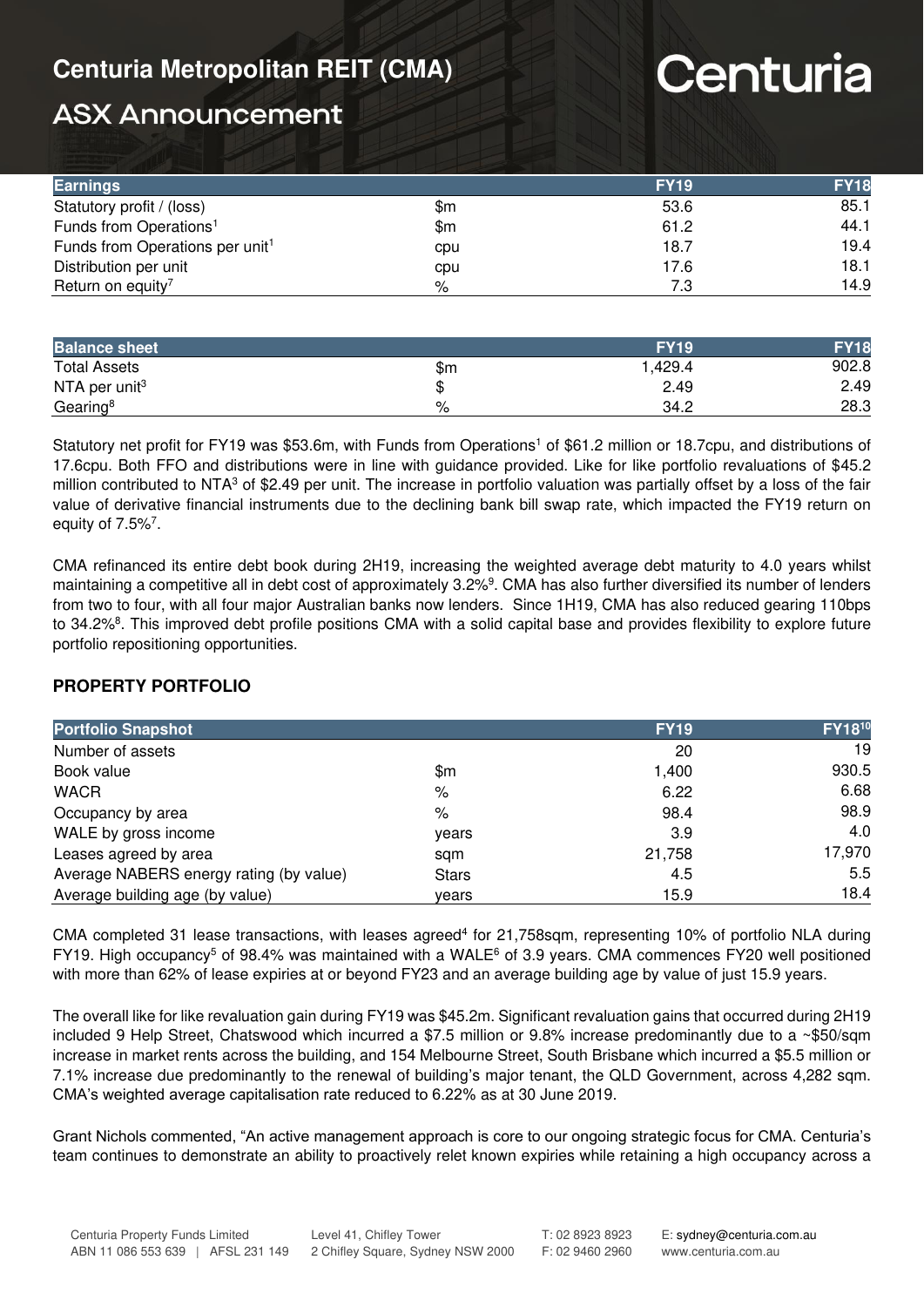# **Centuria Metropolitan REIT (CMA)**

## **ASX Announcement**

# Centuria

portfolio that is underpinned by a relatively young building age. CMA also continues to benefit from a high quality and diverse range of tenants, with over 70% of portfolio income being derived from multinational, ASX and government tenants, with no single tenant representing more than 6% of CMA's portfolio income. This level of tenant diversification also creates a staggered lease expiry profile which aids CMA's ability to deliver sustainable income returns."

## **CAPITAL TRANSACTIONS**

During FY19 period, CMA executed the following transactions, which transformed CMA to a pure play office portfolio:

- Acquired a portfolio of four high quality, prime grade office assets<sup>11</sup>
	- 818 Bourke Street, Docklands VIC for \$223.3 million
	- 825 Ann Street, Fortitude Valley QLD for \$169.5 million
	- 100 Brookes Street, Fortitude Valley QLD for \$86.5 million
	- 465 Victoria Avenue, Chatswood NSW for \$41.6 million (25% share)
- Settlement of Target's Australian office headquarters at 2 Kendall Street, Williams Landing, VIC for \$64.2 million
- Divestment of two industrial assets
	- 13 Ferndell Street, Granville, NSW for \$24.2million, a 17.0% premium to book value, delivering a 14.5% IRR<sup>12</sup> under CMA's ownership
	- 14 Kerry Road, Archerfield QLD for \$30.6 million, an 8.7% premium to book value, delivering an 12.5% IRR<sup>12</sup> under CMA's ownership

As part of the repositioning the portfolio, the divestment of 483-517 Kingsford Smith Drive, Hamilton, QLD has been budgeted during FY20, subject to favourable market conditions.

Grant Nichols commented, "CMA's transaction activity, skewed to the first half of the financial year, was strategically executed, improving the scale and quality of the portfolio while reducing the average age of the portfolio's assets. We continue to assess select transaction opportunities that will compliment strategy and enhance the portfolio."

## **SUMMARY & OUTLOOK**

Grant Nichols commented, "Australia's office markets continue to generate strong interest from tenants and investors. With improving transport infrastructure and a growing population, Australian metropolitan office markets remain well positioned to benefit from increased connectivity, and tenants seeking to reduce commute times for employees."

"CMA's established \$1.4 billion pure play office portfolio is located in select major office markets with relatively attractive rent profiles when compared to some alternate CBD markets, and where pending supply is relatively contained."

"Our team remains focused on identifying opportunities to actively manage CMA's portfolio, providing flexible accommodation solutions for our tenant customers and seeking to create value for unitholders."

CMA commences FY20 in a strong position, forecasting FY20 FFO<sup>1</sup> guidance 19.0 cents per unit, with distribution guidance of 17.8 cents per unit, payable in equal quarterly instalments.

## **FY19 RESULTS PRESENTATION**

CMA has provided a market briefing that is available via the Centuria website. <http://centuria.com.au/cma/annual-results/>